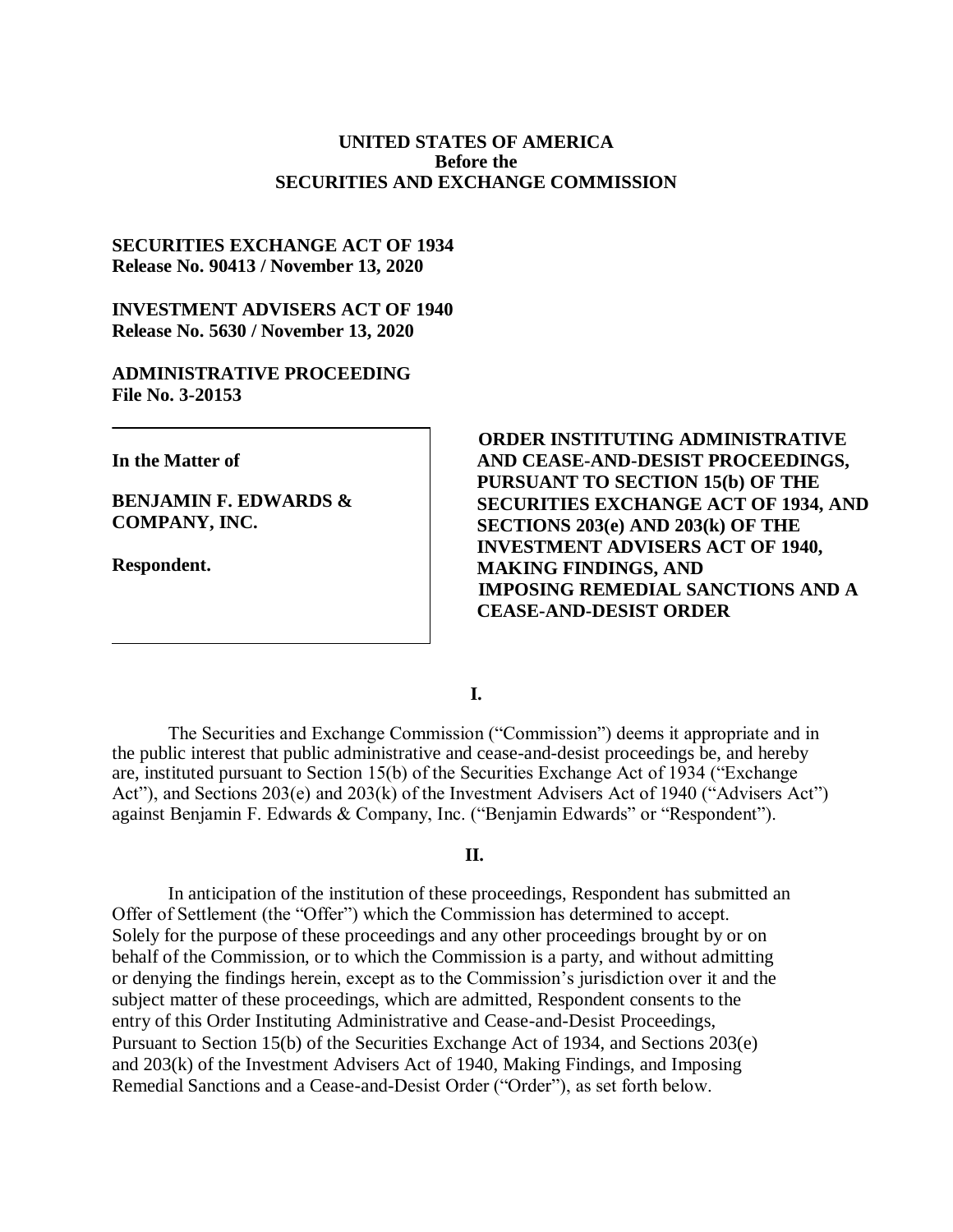#### **III.**

On the basis of this Order and Respondent's Offer, the Commission finds<sup>1</sup> that:

#### **Summary**

1. This matter concerns Benjamin Edwards's failure reasonably to supervise certain of its registered representatives ("brokerage representatives") and investment advisory representatives ("advisory representatives") who made unsuitable recommendations to its retail brokerage customers and advisory clients that they buy and hold for extended periods two complex exchange traded products that were intended for short-term holding (the "Complex ETPs"). These Benjamin Edwards brokerage representatives made these recommendations to buy and hold the Complex ETPs without having a reasonable basis to do so. Similarly, the Benjamin Edwards brokerage representatives and advisory representatives failed to make a reasonable determination that these investments were suitable for certain of the customers and clients to whom they recommended the Complex ETPs, based on those retail customers' and clients' investment objectives, risk tolerance, and financial condition. A number of these brokerage and advisory representatives also misled their customers and clients about the Complex ETPs' benefits and risks. Benjamin Edwards failed reasonably to implement its supervisory policies and procedures to prevent and detect these violations. In addition, Benjamin Edwards failed to implement policies and procedures reasonably designed to prevent its advisory representatives from making unsuitable recommendations to its clients.

2. From at least January 2016 through March 2020 (the "Relevant Period"), certain Benjamin Edwards brokerage and advisory representatives believed the financial markets could experience volatility, and, possibly, decline over a period of months or longer. These brokerage and advisory representatives recommended that many of their retail brokerage customers and advisory clients buy and hold one or more of the Complex ETPs for many months at a time, as a hedge against the anticipated marked decline. The Complex ETPs were: (1) the iPath S&P 500 VIX Short–Term Futures ETN, which traded under the ticker symbol VXX, ("VXX"); and (2) the ProShares VIX Short-Term Futures ETF, which traded under the ticker symbol VIXY ("VIXY"). The offering documents for VXX and VIXY generally disclosed that the products carried a higher risk of significant losses if held for extended periods. Benjamin Edwards's brokerage and advisory representatives misunderstood the Complex ETPs, or ignored these disclosures, and made unsuitable recommendations to customers and clients that they buy and hold the Complex ETPs in a way that was contrary to the offering documents' warnings about longterm holding periods, and at times, in a way that was unsuitable for certain of their retail customers and clients in light of their investment objectives and risk tolerances.

3. Benjamin Edwards failed reasonably to implement its supervisory policies and procedures that were intended to provide assurance that its brokerage representatives had a reasonable basis to recommend complex products such as the Complex ETPs to their customers. Benjamin Edwards also failed to implement its supervisory policies and procedures that were intended to provide assurance that its brokerage representatives and advisory representatives

 $\overline{a}$ 

 $<sup>1</sup>$  The findings herein are made pursuant to Respondent's Offer of Settlement and are not binding</sup> on any other person or entity in this or any other proceeding.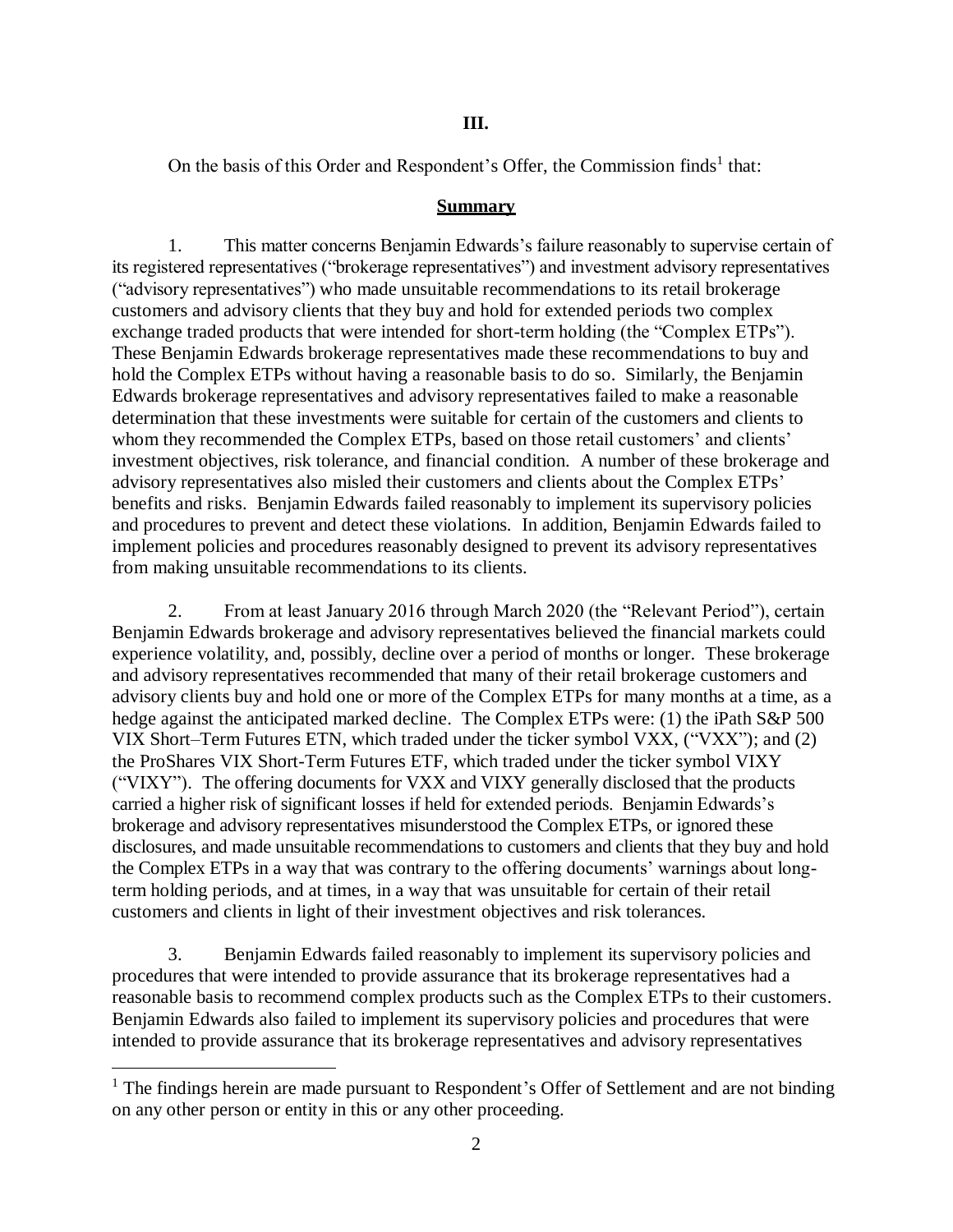made reasonable determinations that the investments in Complex ETPs were suitable for each individual brokerage customer or advisory client. In addition, Benjamin Edwards failed to implement advisory policies and procedures reasonably designed to prevent unsuitable recommendations that their retail advisory clients buy and hold the Complex ETPs for extended periods. As a result, Benjamin Edwards's retail brokerage customers and advisory clients bought and held the Complex ETPs for extended periods in approximately 201 accounts and lost on average more than 41 percent of the amounts they invested.

4. Throughout the Relevant Period, Benjamin Edwards failed reasonably to supervise its brokerage and advisory representatives with respect to their unsuitable recommendations to customers and clients, within the meaning of Section 15(b)(4)(E) of the Exchange Act and Section 203(e)(6) of the Advisers Act. Additionally, Benjamin Edwards violated Section 206(4) and Rule 206(4)-7 under the Advisers Act.

### **Respondent**

5. Benjamin Edwards is a Missouri corporation with its headquarters in St. Louis, Missouri. Benjamin Edwards has been registered with the Commission as a broker-dealer since March 2009 and as an investment adviser since May 2010. In its Form ADV filed with the Commission and dated March 31, 2020, Benjamin Edwards reported that it had 425 brokerage representatives, of which 368 are dually registered as investment advisory representatives, based in 75 branch locations in 30 states. Benjamin Edwards is wholly owned by Benjamin F. Edwards, Inc., a Delaware corporation.

### **The Complex ETPs**

6. Throughout the Relevant Period, VXX and VIXY were complex securities that carried significant investment risk. VXX was an unsecured exchange traded note ("ETN"), and VIXY was an exchange traded fund ("ETF"). During the Relevant Period, VXX and VIXY were each listed on the NYSE Arca, Inc. exchange.

7. VXX and VIXY were volatility-linked securities that offered exposure to futures contracts of specified maturities on the CBOE volatility index, known as the VIX. The VIX attempts to track the expected volatility of the S&P 500, not the price level of the S&P 500 itself. Futures contracts on the VIX allow investors to invest in forward volatility based on their view of the near-future direction of the VIX. Because the VIX itself is a non-investable index, VXX and VIXY were linked to the performance of other investable indexes. As a result, the performance of VXX and VIXY were not linked directly to the VIX, but to separate indexes that track the price of certain futures contracts on the VIX. VXX attempted to track the performance of the S&P 500 VIX Short-Term Futures Index Total Return (TR). The performance of this index is based on a hypothetical rolling portfolio of one-month and two-month futures contracts to target a constant weighted average of one-month maturity. VIXY was a similar product that attempted to provide exposure to the forward implied equity market volatility as measured by the S&P 500 VIX Short-Term Futures Index Excess Return. Like VXX, the performance of this index was based on a hypothetical portfolio of short-term monthly VIX futures contracts that rolled positions from firstmonth contracts into second-month contracts on a daily basis, maintaining a weighted average of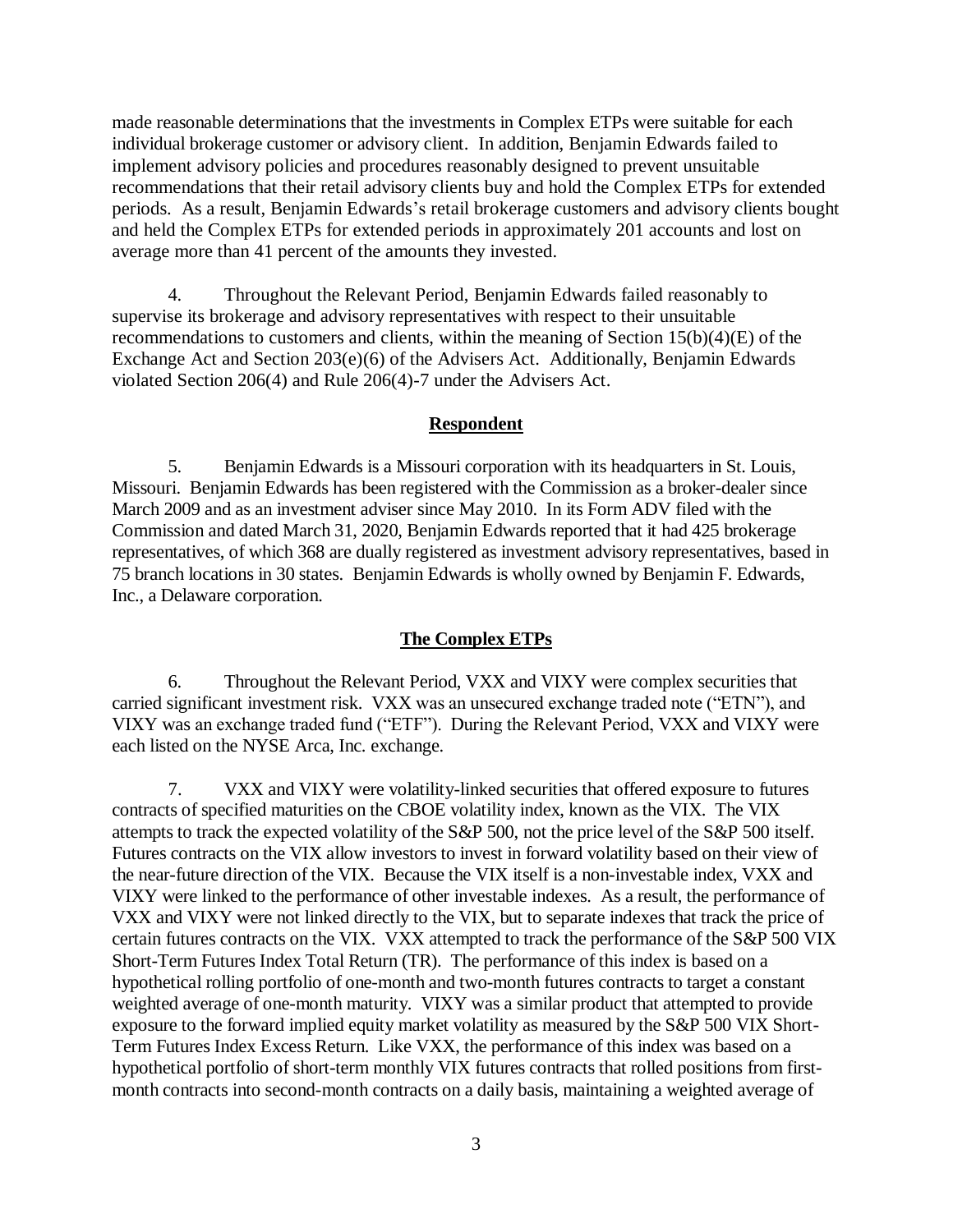one-month maturity. Thus the indexes that VXX and VIXY attempted to track do not themselves purport to track or measure implied volatility in the medium or long term, but only short term, as their names imply. When the longer term contract costs less to buy than the price received from selling the near term contract, the market is said to be in "backwardation," and VXX and VIXY would benefit from a positive "roll yield," which is a positive return. When the longer-term contract costs more to buy than the price received from selling the near term contract, the futures market is said to be in "contango," and results in a negative "roll yield," which is a negative return.

8. VXX prospectus supplements in effect during the Relevant Period made clear that, as a historical matter, the VIX futures market typically resides in contango. These supplements disclosed that "VIX futures have frequently exhibited very high contango in the past, resulting in a significant cost to 'roll' the futures." These negative roll yields tend to adversely impact the value of the futures index underlying VXX, especially over the longer term. As a result, an investment in VXX "may experience a significant decline in value over time, the risk of which increases the longer that the ETNs are held."

9. Similarly, VIXY's prospectuses and supplements in effect during the Relevant Period explained the nature of contango and backwardation, and warned of the "potential negative impact on VIXY of the rolling futures positon" and that "there have been extended periods in the past where the strategies utilized by [VIXY] have caused significant and sustained losses. It also disclosed that "the level of the [index VIXY attempted to track] is based on the value of the VIX short-term futures contracts ("VIX futures contracts") that comprise the Index. The prior performance section of these documents noted that VIXY had lost nearly all of its value since the inception of trading in 2011. For example, the prospectus dated October 31, 2016 disclosed that VIXY had lost approximately 98% of its value from 2011 to July 2016. In addition, the VIXY prospectus and prospectus supplements in effect during the Relevant Period disclosed that VIXY was generally "intended to be used only for short-term investment horizons. As with all investments, an investor in the Funds can lose the full principal value of his or her investment. Specifically, investors holding shares of [VIXY] beyond a short-term period are subject to increased risk of loss. The longer an investor's holding period in [VIXY] the greater the potential for loss."

10. The VXX and VIXY prospectuses and prospectus supplements in effect during the Relevant Period also warned of the limited upside potential of VXX and VIXY if held over the longer term. Specifically, the VXX prospectus stated: "the level of the VIX Index has typically reverted over the longer term to a historical mean, and its absolute level has been constrained within a band. It is likely that spot level of the VIX Index will continue to do so in the future, especially when the current economic uncertainty recedes. If this happens, the value of futures contracts on the VIX Index will likely decrease, reflecting the market expectation of reduced volatility in the future, and the potential upside of your investment in your ETNs will correspondingly be limited as a result." Similarly, the VIXY prospectus and prospectus supplements disclosed that "[t]he level of the VIX has typically reverted over the longer term to a historical mean, and its absolute level has been constrained within a band. As such the potential upside of long or short exposure to VIX futures contracts may be limited as the performance of VIX reverts to its long-term average. In addition, any gains may be subject to significant and unexpected reversals as the VIX reverts to its long-term mean."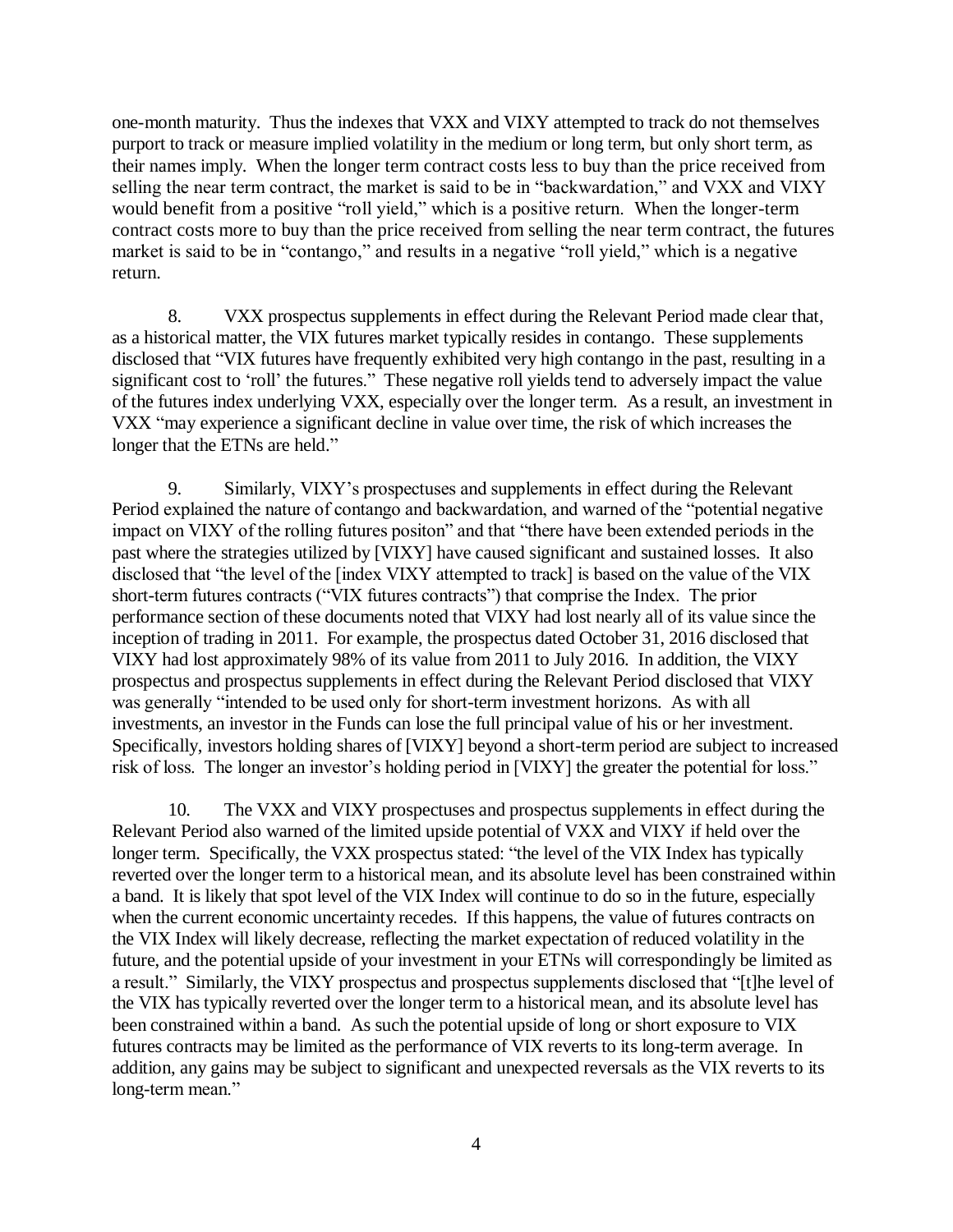## **Certain Benjamin Edwards Brokerage Representatives Recommended That Their Retail Customers Buy and Hold the Complex ETPs without a Reasonable Basis to Do So**

11. Beginning in January 2016, certain Benjamin Edwards brokerage representatives recommended that their retail brokerage customers buy and hold one or more of VXX and VIXY, in most cases using a small percentage of their overall portfolios.

12. These Benjamin Edwards brokerage representatives had a flawed understanding – and thus a flawed investment philosophy – regarding the Complex ETPs. They recommended the Complex ETPs because they believed that the equity stock markets were overvalued, and that the markets might fall at some unspecified time in the future. In addition, certain media commentators and others predicted that events, after the general election of 2016, would generate volatility and fear and, as a possible result, declines in the market. While these Benjamin Edwards brokerage representatives reviewed parts or all of the prospectus for the Complex ETP(s) they recommended, they either ignored or did not fully understand this information, including the information warning against holding the Complex ETPs as a long-term investment, and they did not conduct a reasonable investigation prior to making their recommendations.

13. Because these Benjamin Edwards brokerage representatives failed reasonably to investigate the Complex ETPs, they did not fully understand how they worked, the risks and benefits inherent in investing in them or how certain features of the Complex ETPs could affect their customers' investment plans, particularly as buy-and-hold investments.

14. Among other things, these brokerage representatives failed to fully understand that VXX's and VIXY's performance were tied to indexes tracking daily performance of futures contracts and did not provide highly correlated inverse exposure to the S&P 500. They also failed to understand that the costs of "rolling" the relevant futures contracts could drive down the value of VXX and VIXY over time, even if the VIX was flat or positive from the start of that period. They also misunderstood the VIX's mean-reverting tendency as also applying to the share price of VXX and VIXY, which it does not. As a result, certain Benjamin Edwards brokerage representatives negligently misrepresented the potential benefits and risks of buying VXX or VIXY when the share price had fallen significantly since the inception of trading.

15. In addition, these Benjamin Edwards brokerage representatives advised their customers that VXX and VIXY would operate variously as a long-term hedge or as protection against a downturn in the market. Given that the indexes VXX and VIXY tracked frequently exhibited contango, both historically and during the Relevant Period, it was not reasonable to recommend that their customers buy and hold VXX and VIXY for extended periods as a hedge against a potential market downturn. VXX and VIXY were only suitable for a short investment horizon.

16. Contrary to the warnings in the prospectuses about the effects of contango and negative roll yield, the Benjamin Edwards brokerage representatives recommended that their retail customers buy and hold VXX and VIXY for an indefinite period of time but failed to inform their customers of the specific risks of investing in VXX and VIXY on a buy-and-hold basis. At the time they made these recommendations, these brokerage representatives planned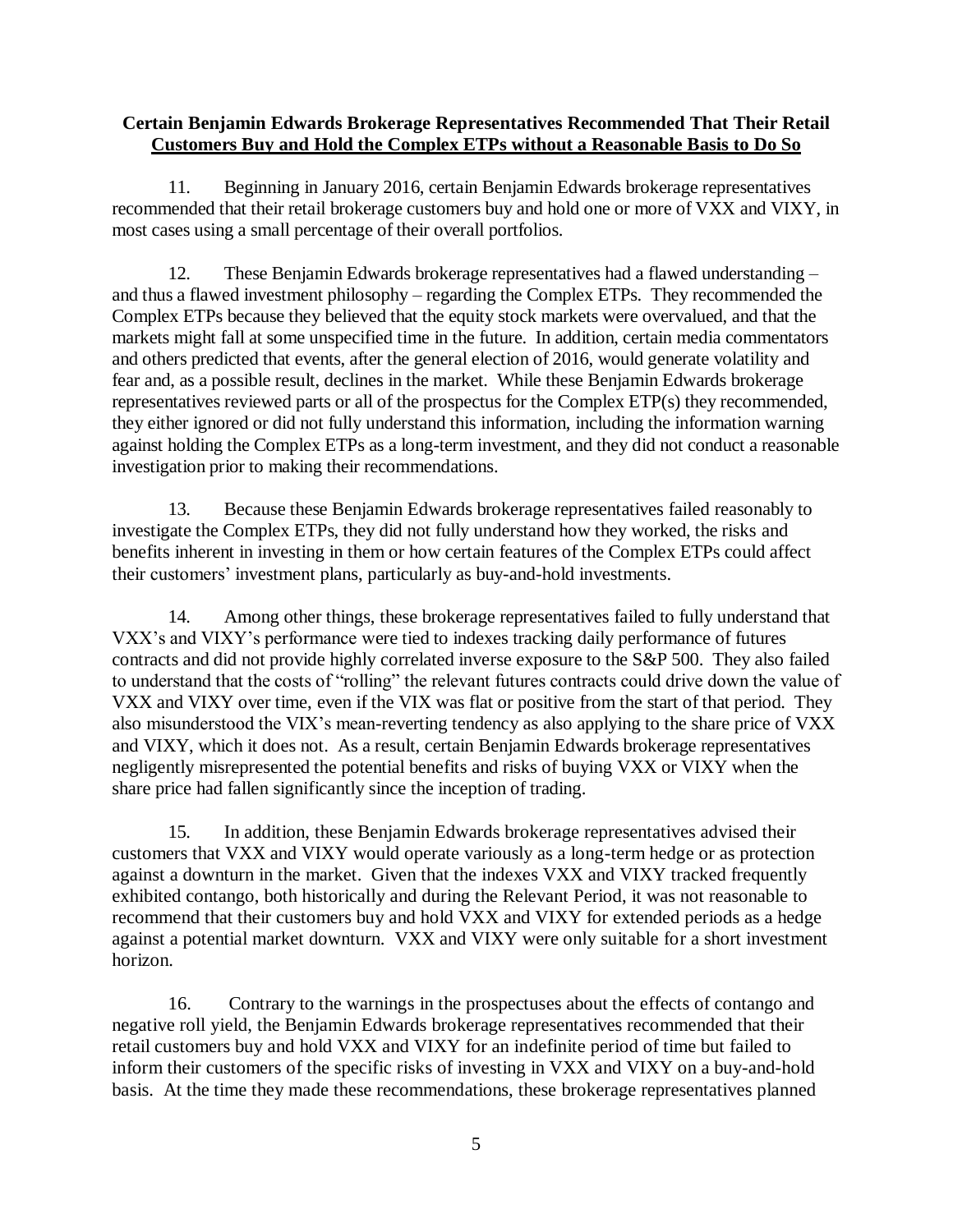for their customers to hold VXX and VIXY for at least several months and did not have in mind a particular time or price at which they would sell. These brokerage representatives did not have a reasonable basis for recommending that their customers buy and hold VXX and VIXY in this manner. Further, they failed to document their buy-and-hold recommendations as required by Benjamin Edwards's policies and procedures. Moreover, Benjamin Edwards's brokerage representatives did not talk to their customers about the length of their planned holding period, nor why they believed VXX and VIXY were suitable for an indefinite holding period, notwithstanding the disclosures in the offering materials.

17. These Benjamin Edwards brokerage representatives did not form a reasonable basis to believe that buying and holding the Complex ETPs was a suitable recommendation for any customer, including their retail brokerage customers. Moreover, they did not understand the products, and negligently misrepresented the risks and characteristics of the Complex ETPs to their customers. As a result of the above conduct, these Benjamin Edwards brokerage representatives made recommendations without a reasonable basis for those recommendations, in violation of Sections  $17(a)(2)$  and  $17(a)(3)$  of the Securities Act.

## **Certain Benjamin Edwards Brokerage and Advisory Representatives Recommended Customers and Clients Buy and Hold the Complex ETPs Without Making a Reasonable Determination that the Investment was Suitable for the Customer or Client**

18. Beginning in January 2016, the above representatives, who were also Benjamin Edwards advisory representatives, also recommended the Complex ETPs to certain of their retail brokerage customers and advisory clients without making a reasonable determination that the investment was suitable for that individual brokerage customer or advisory client.

19. These representatives did not make a reasonable determination that these Complex ETPs were suitable to buy and hold for the individual brokerage customer or advisory client in light of their investment objectives, risk tolerance, financial condition, and financial situation. Nor did these representatives accurately disclose to their customers and clients the risks associated with holding these products for extended periods. As an example, a Benjamin Edwards advisory group made a buy and hold recommendation in VXX for a client that had several accounts. The client, which had a conservative investment objective and had indicated it was averse to risk, short-term losses, and fluctuations in its account value, invested more than \$181,000 in VXX, and held those positions for seven months, losing more than \$71,000, or about 39% of the client's investment. As a result of the significant risks associated with holding VXX for extended periods, which were neither understood nor disclosed by these representatives, the representatives failed to make suitable recommendations to certain of their retail brokerage customers and advisory clients, in violation of Sections  $17(a)(2)$  and  $17(a)(3)$  of the Securities Act.

## **Benjamin Edwards Failed Reasonably to Supervise Its Brokerage And Advisory Representatives Concerning the Complex ETPs**

20. Throughout the Relevant Period, Benjamin Edwards had policies and procedures regarding suitability but failed to implement them effectively in order to supervise its brokerage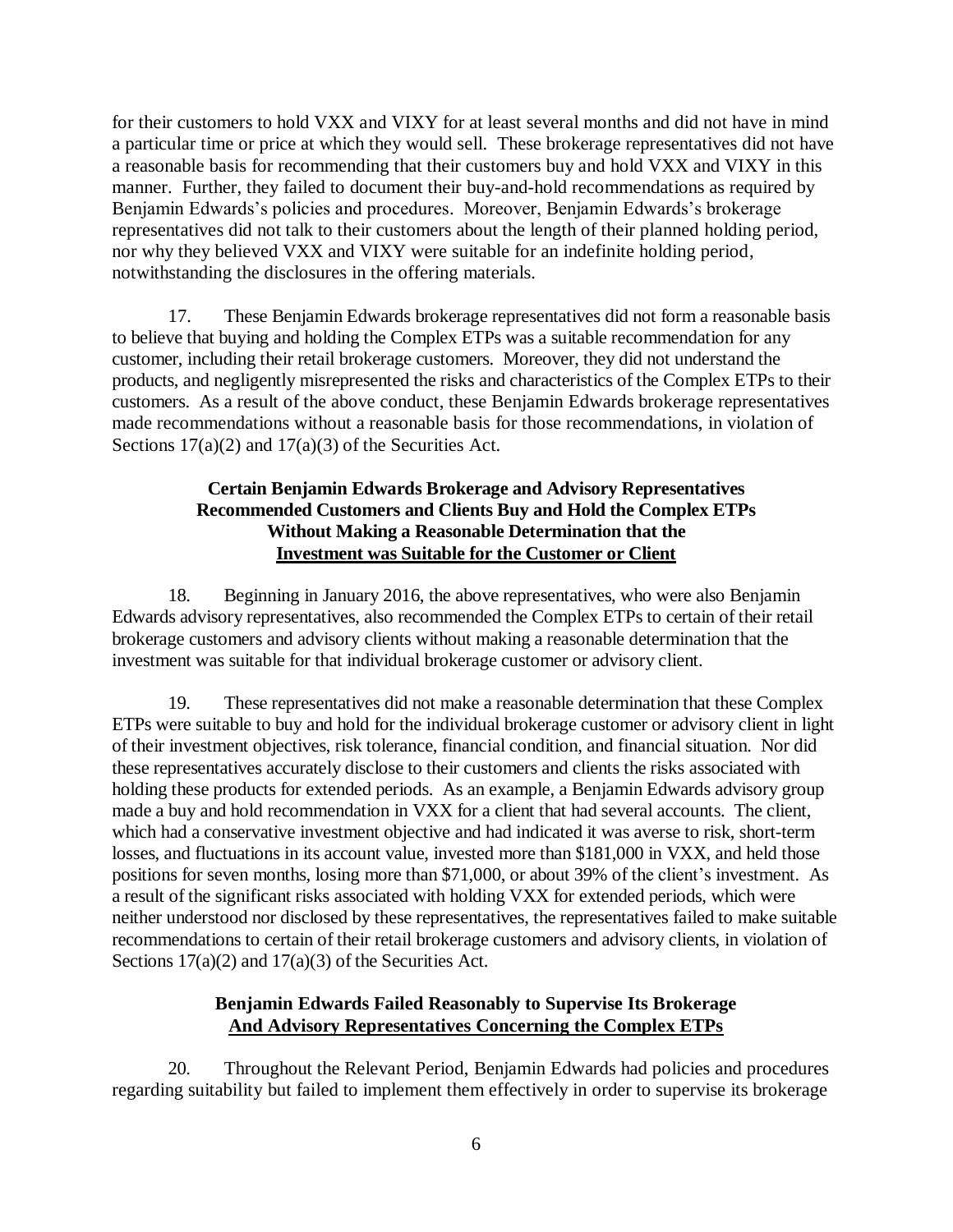and advisory representatives in their recommendations of Complex ETPs. Benjamin Edwards maintained its policies and procedures in two primary documents, its Written Supervisory Procedures ("WSPs"), applicable to both brokerage and advisory representatives and all of its accounts, and its Investment Advisory Procedures ("IAPs"), applicable only to its advisory representatives and advisory accounts.

21. As of January 2016 and throughout the Relevant Period, Benjamin Edwards's WSPs required its brokerage and advisory representatives to have a reasonable basis for believing that a recommended strategy or transaction was suitable for their customers and clients, and required them to conduct reasonable diligence to understand the potential risks and rewards associated with a recommended security. The policies and procedures also required that the representatives document any strategy, such as to buy and hold a security, and required their supervisors to review transactions daily, review accounts monthly, and review brokerage customer and advisory client trade orders for suitability. However, during the Relevant Period, Benjamin Edwards failed to implement these policies. For example, certain of these representatives did not document their buy-and-hold recommendations for the Complex ETPs, as required by the policy and Benjamin Edwards had no mechanism to determine if the representatives were complying with the documentation policy.

22. As of January 2016 and throughout the Relevant Period, Benjamin Edwards's WSPs also contained policies and procedures concerning "Non-Conventional Investments," which included complex securities such as the Complex ETPs. According to the WSPs, before a Non-Conventional Investment could be sold to a brokerage customer or advisory client, Benjamin Edwards would, among other things, conduct adequate due diligence to understand the product, perform a reasonable-basis and customer-specific suitability analysis, provide a balanced disclosure of the risks and rewards, implement appropriate internal controls for the product, and train its registered persons regarding the features, risk and suitability of the product. The firm was responsible for conducting due diligence on each Non-Conventional Investment to understand the features of the product and its suitability for customers and clients, and for documenting the firm's due diligence review and analysis of the product. Based on the review, Benjamin Edwards was to implement sales practice suitability guidelines, as appropriate, including any special or additional supervisory activities, if needed. However, during the Relevant Period, Benjamin Edwards did nothing to implement this policy. Benjamin Edwards did not conduct Non-Conventional Investment reviews for any security, including the Complex ETPs, and did not provide any guidance or training to its brokerage and advisory representatives or supervisors, despite being aware that certain of its representatives were recommending the Complex ETPs to their customers and clients.

23. As of January 2016 and throughout the Relevant Period, Benjamin Edwards maintained policies and procedures in its WSPs concerning the sale of "New Products," and assigned the task of determining what products were "new" by having the Product Review Committee ("PRC") assess certain factors, such as whether the product was new to the markets or new to the firm, or whether it was being newly sold to retail investors by its brokerage and advisory representatives. According to these policies and procedures, prior to the sale of any such product, Benjamin Edwards's PRC would conduct a "thorough formal review" of the product and approve, deny or condition the sale of the new product and document its decision in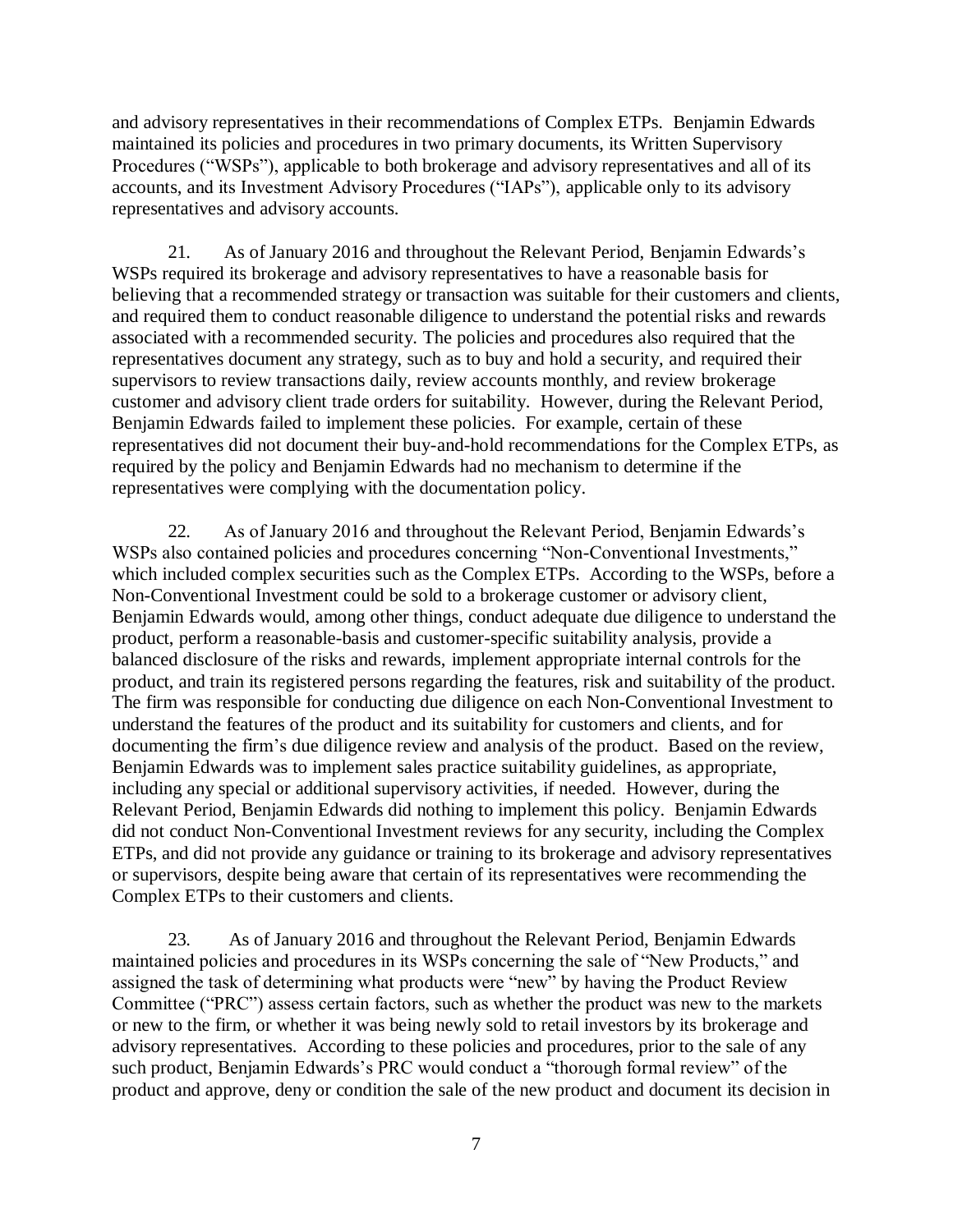writing. Among other things, the PRC was to review the assumptions underlying the product, the complexity of the product, its risks, whether any risks must be disclosed, and whether any additional training or heightened supervision was appropriate. However, Benjamin Edwards did not have a procedure for identifying and reviewing all New Products being recommended by its brokerage and advisory representatives to its retail customers and clients. The PRC never conducted a "New Product" review of either of the Complex ETPs.

24. Throughout the Relevant Period, Benjamin Edwards's supervisors reviewed transactions on a daily basis, and over time reviewed the hundreds of brokerage customer and advisory client transactions in VXX and VIXY, but the Benjamin Edwards trading system did not flag VXX or VIXY as complex securities that might require additional scrutiny, documentation, or training, nor did the system track holding periods for VXX or VIXY. As a result, supervisors rarely, if ever, discussed the suitability of VXX or VIXY buy-and-hold transactions with brokerage or advisory representatives, nor did they know whether these representatives understood these Complex ETPs or how long their customers and clients held the positions.

# **Benjamin Edwards Failed to Implement Reasonably Designed Policies and Procedures Concerning Its Advisory Representatives Recommendations of the Complex ETPs**

25. Throughout the Relevant Period, Benjamin Edwards failed to implement written policies and procedures reasonably designed to prevent violations of the Advisers Act and its rules regarding the suitability of recommending investments in the Complex ETPs for retail advisory clients in light of their investment objectives, risk tolerance, and financial condition.

26. Benjamin Edwards's IAPs stated that as fiduciaries, Benjamin Edwards and its advisory representatives were required to, among other things, make suitable recommendations to clients in light of their needs, financial circumstances and investment objectives, exercise a high degree of care to ensure that adequate and accurate representations and other information are presented to clients, and to have an adequate basis in fact for recommendations, representations and projections. Benjamin Edwards failed to implement these policies and procedures as they related to the advisory representatives and their supervisors, as well as to the firm's responsibilities. In addition, as Benjamin Edwards's WSPs were applicable to its advisory representatives and advisory accounts, the firm's failure to implement the policies and procedures described above in paragraphs 20 to 24 are also failures to implement advisory policies and procedures insofar as the WSPs served to prevent violations of the Advisers Act and its rules.

27. The failure to implement reasonably designed compliance policies and procedures subjected retail advisory clients to significant risk. Many lost a significant portion of their buyand-hold investments in the Complex ETPs.

## **Customer and Client Losses**

28. The recommendations to buy and hold the Complex ETPs subjected Benjamin Edwards's retail brokerage customers and advisory clients to significant risk. Some lost tens of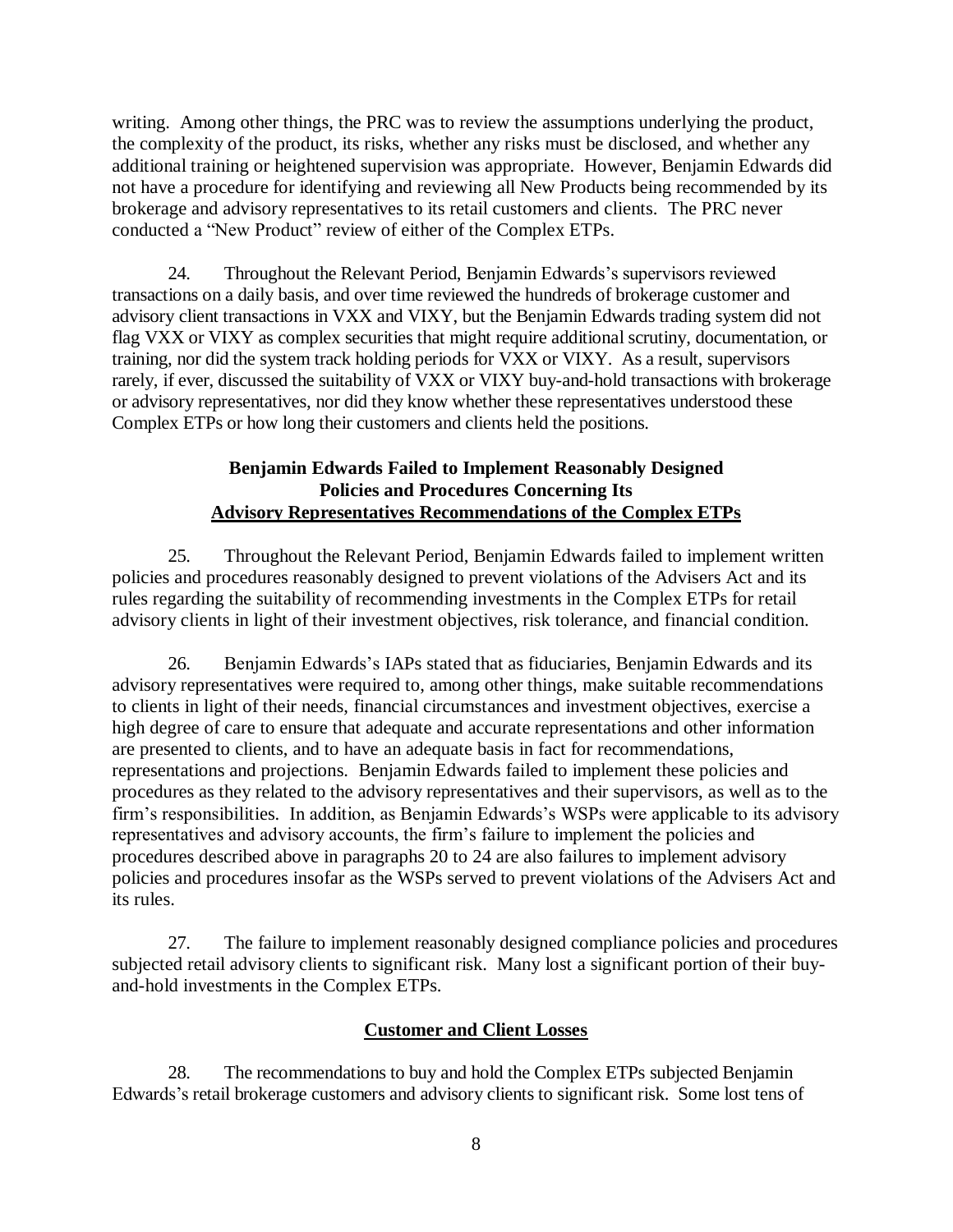thousands of dollars. Between January 2016 and March 2020, Benjamin Edwards's customers and clients bought and held the Complex ETPs for a number of months, and in some cases, more than a year. Benjamin Edwards's customers and clients held the Complex ETPs in approximately 201 accounts (46 brokerage accounts and 155 investment advisory accounts) and lost on average more than 41 percent of the amounts invested in the Complex ETPs pursuant to their representatives' recommendations.

## **Violations and Supervisory Failures**

29. Section  $15(b)(4)(E)$  of the Exchange Act provides that the Commission may sanction a registered broker-dealer for failing reasonably to supervise, with a view to preventing violations of the federal securities laws, another person subject to its supervision who commits such a violation. As a result of the conduct described above, pursuant to Exchange Act Section 15(b)(4)(E) Benjamin Edwards failed reasonably to supervise certain of its brokerage representatives with a view to preventing and detecting their violations of Sections 17(a)(2) and 17(a)(3) of the Securities Act. If Benjamin Edwards had reasonably implemented the firm's policies and procedures with respect to the Complex ETPs, Benjamin Edwards could have prevented and detected the brokerage representatives' violations.

30. Section 203(e)(6) of the Advisers Act provides that the Commission may sanction a registered investment adviser that has failed reasonably to supervise, with a view to preventing violations of the federal securities laws, another person subject to its supervision who commits such a violation. As a result of the conduct described above, Benjamin Edwards failed reasonably to supervise certain of its advisory representatives with a view to preventing and detecting their violations of Sections 17(a)(2) and 17(a)(3) of the Securities Act. In addition, throughout the Relevant Period, Benjamin Edwards failed to establish procedures, and a system for applying such procedures, which would reasonably be expected to prevent and detect the violations by its representatives concerning their recommendations of the Complex ETPs to its advisory clients. If Benjamin Edwards had reasonably implemented the firm's policies and procedures with respect to the Complex ETPs, Benjamin Edwards could have prevented and detected the advisory representatives' violations.

31. Section 206(4) of the Advisers Act and Rule 206(4)-7 thereunder require a registered investment adviser to adopt and implement written policies and procedures reasonably designed to prevent violations, by the investment adviser and its supervised persons, of the Advisers Act and rules thereunder. As a result of the conduct described above, Benjamin Edwards willfully<sup>2</sup> violated Section 206(4) and Rule 206(4)-7.

 $\overline{a}$ 

<sup>2 &</sup>quot;Willfully," for purposes of imposing relief under Section 15(b) of the Exchange Act and  $203(e)$  of the Advisers Act, "means no more than that the person charged with the duty knows what he is doing.'" *Wonsover v. SEC*, 205 F.3d 408, 414 (D.C. Cir. 2000) (quoting *Hughes v. SEC*, 174 F.2d 969, 977 (D.C. Cir. 1949)). There is no requirement that the actor "also be aware that he is violating one of the Rules or Acts." *Tager v. SEC*, 344 F.2d 5, 8 (2d Cir. 1965). The decision in *The Robare Group, Ltd. v. SEC*, which construed the term "willfully" for purposes of a differently structured statutory provision, does not alter that standard. 922 F.3d 468, 478-79 (D.C. Cir. 2019) (setting forth the showing required to establish that a person has "willfully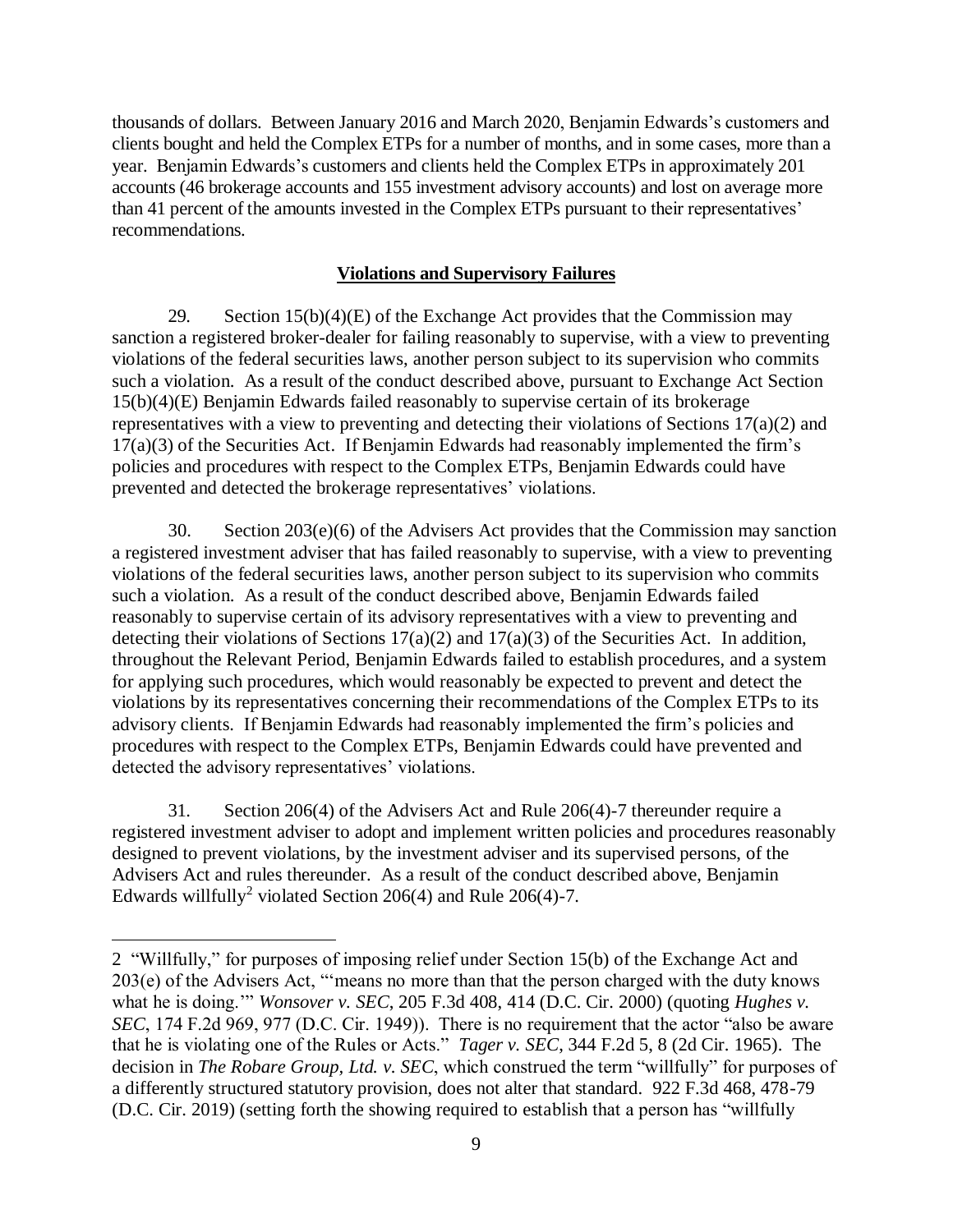## **Remedial Efforts**

32. In determining to accept the Offer, the Commission considered remedial acts promptly undertaken by Respondent. In particular, since December 2018, Respondent adopted and implemented additional policies and procedures for complex securities, such as the Complex ETPs, which it designed to provide greater assurance that the firm and its representatives have analyzed and understand such products before they are sold and that the representatives make suitable recommendations. These enhanced procedures include prohibiting the sale of volatilitylinked products, such as VXX and VIXY, in retail accounts of brokerage customers and advisory clients.

### **IV.**

In view of the foregoing, the Commission deems it appropriate and in the public interest to impose the sanctions agreed to in Respondent Benjamin Edwards's Offer.

Accordingly, pursuant to Section 15(b) of the Exchange Act, and Sections 203(e) and 203(k) of the Advisers Act, it is hereby ORDERED that:

- A. Respondent Benjamin Edwards cease and desist from committing or causing any violations and any future violations of Section 206(4) of the Advisers Act and Rule 206(4)-7 promulgated thereunder.
- B. Respondent Benjamin Edwards is censured for failing reasonably to supervise within the meaning of Section 15(b)(4)(E) of the Exchange Act and Section 203(e) of the Advisers Act and for its willful violations of Section 206(4) of the Advisers Act and Rule 206(4)-7 promulgated thereunder.
- C. Respondent Benjamin Edwards shall pay disgorgement, prejudgment interest, and a civil monetary penalty totaling \$685,134.36 as follows:
- i. Respondent shall pay disgorgement of \$31,417.62, which represents commissions and advisory fees earned on investments in the Complex ETPs, and prejudgment interest of \$3,716.74, consistent with the provisions of this Subsection C.
- ii. Respondent shall pay a civil monetary penalty in the amount of \$650,000, consistent with the provisions of this Subsection C.
- iii. Pursuant to Section 308(a) of the Sarbanes-Oxley Act of 2002, as amended, a Fair Fund is created for the penalties, disgorgement, and prejudgment interest described above for distribution to affected investors' accounts. Amounts ordered to be paid as civil money penalties pursuant to this Order shall be treated as penalties paid to the government for all purposes, including all tax purposes. To preserve the deterrent effect of the civil penalty, Respondent agrees that in any Related Investor

 $\overline{a}$ 

omit[ted]" material information from a required disclosure in violation of Section 207 of the Advisers Act).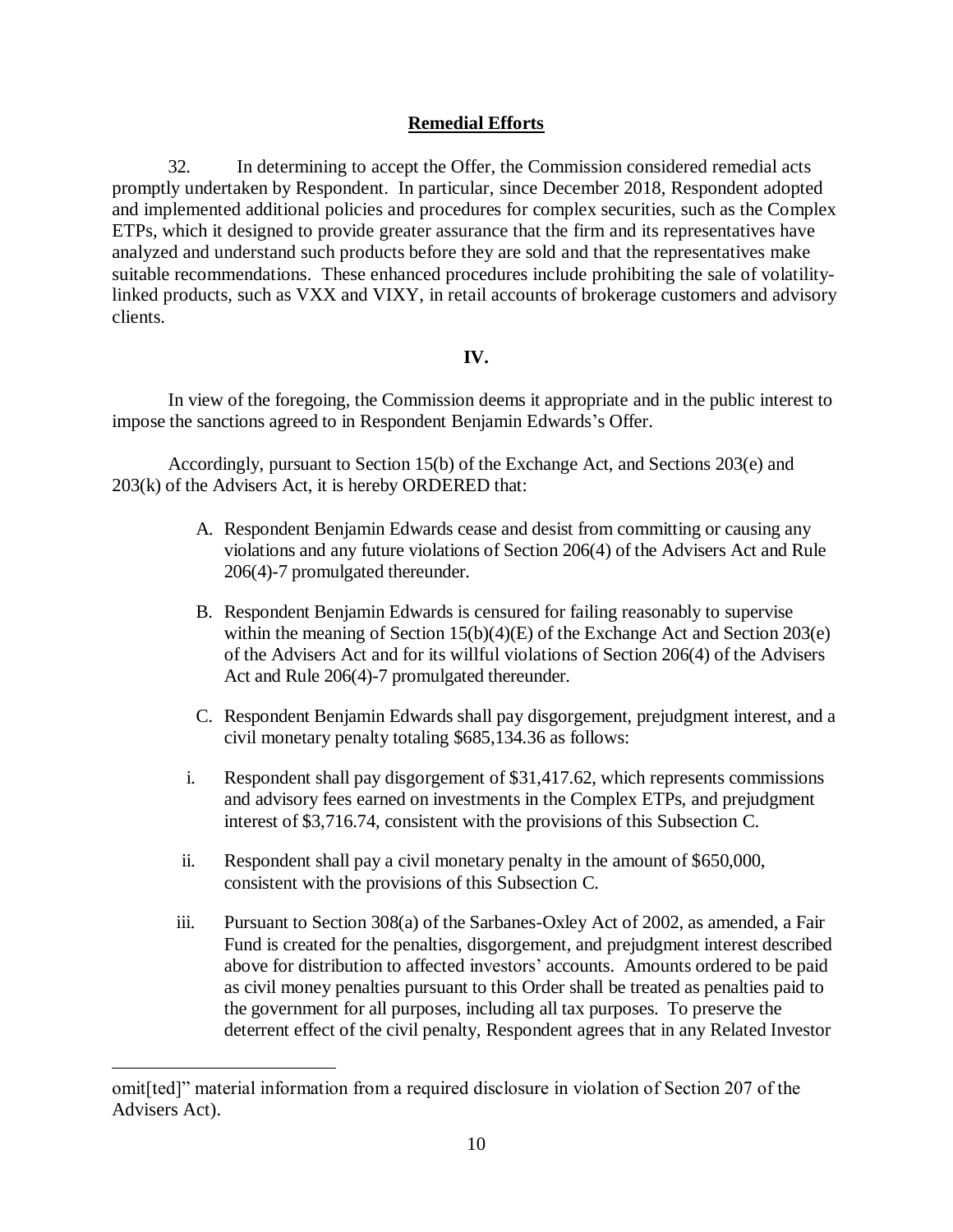Action, it shall not argue that it is entitled to, nor shall it benefit by, offset or reduction of any award of compensatory damages by the amount of any part of Respondent's payment of a civil penalty in this action ("Penalty Offset"). If the court in any Related Investor Action grants such a Penalty Offset, Respondent agrees that it shall, within 30 days after entry of a final order granting the Penalty Offset, notify the Commission's counsel in this action and pay the amount of the Penalty Offset to the Securities and Exchange Commission. Such a payment shall not be deemed an additional civil penalty and shall not be deemed to change the amount of the civil penalty imposed in this proceeding. For purposes of this paragraph, a "Related Investor Action" means a private damages action brought against Respondent by or on behalf of one or more investors based on substantially the same facts as alleged in the Order instituted by the Commission in this proceeding.

- iv. Within 10 days of the issuance of this Order, Respondent shall deposit \$685,134.36 (the "Fair Fund") into an escrow account at a financial institution not unacceptable to the Commission staff and Respondent shall provide the Commission staff with evidence of such deposit in a form acceptable to the Commission staff. If timely payment into the escrow account is not made, additional interest shall accrue pursuant to SEC Rule of Practice 600 [17 C.F.R. § 201.600] or 31 U.S.C. § 3717.
- v. Respondent shall be responsible for administering the Fair Fund and may hire a professional to assist it in the administration of the distribution. The costs and expenses of administering the Fair Fund, including any such professional services, shall be borne by Respondent and shall not be paid out of the Fair Fund.
- vi. Respondent shall pay from the Fair Fund an amount representing a portion of the respective loss incurred from the investment of VXX and VIXY to each qualified customer and client of Benjamin Edwards ("Qualified Investor") who incurred a loss as a result of solicited investments made in VXX and VIXY between January 1, 2016 and March 31, 2020 plus reasonable interest at the Internal Revenue Service's rate to calculate underpayment penalties compounded quarterly from the date of the purchase to June 30, 2020 pursuant to a disbursement calculation (the "Calculation") that will be submitted to, reviewed, and approved by the Commission's staff in accordance with this Subsection C. No portion of the Fair Fund shall be paid to any affected investor account in which Respondent, or any of its current or former officers or directors, or its representatives who recommended the Complex ETPs, or their family members, has or had a financial interest.
- vii. Respondent shall, within 90 days from the date of this Order, submit a proposed Calculation to the Commission staff for review and approval. At or around the time of submission of the proposed Calculation to the staff, Respondent shall make its personnel available, and shall require any third-parties or professionals retained by Respondent to assist in formulating the methodology for its Calculation and/or administration of the Distribution to be available, for a conference call with the Commission staff to explain the methodology used in preparing the proposed Calculation and its implementation, and to provide the staff with an opportunity to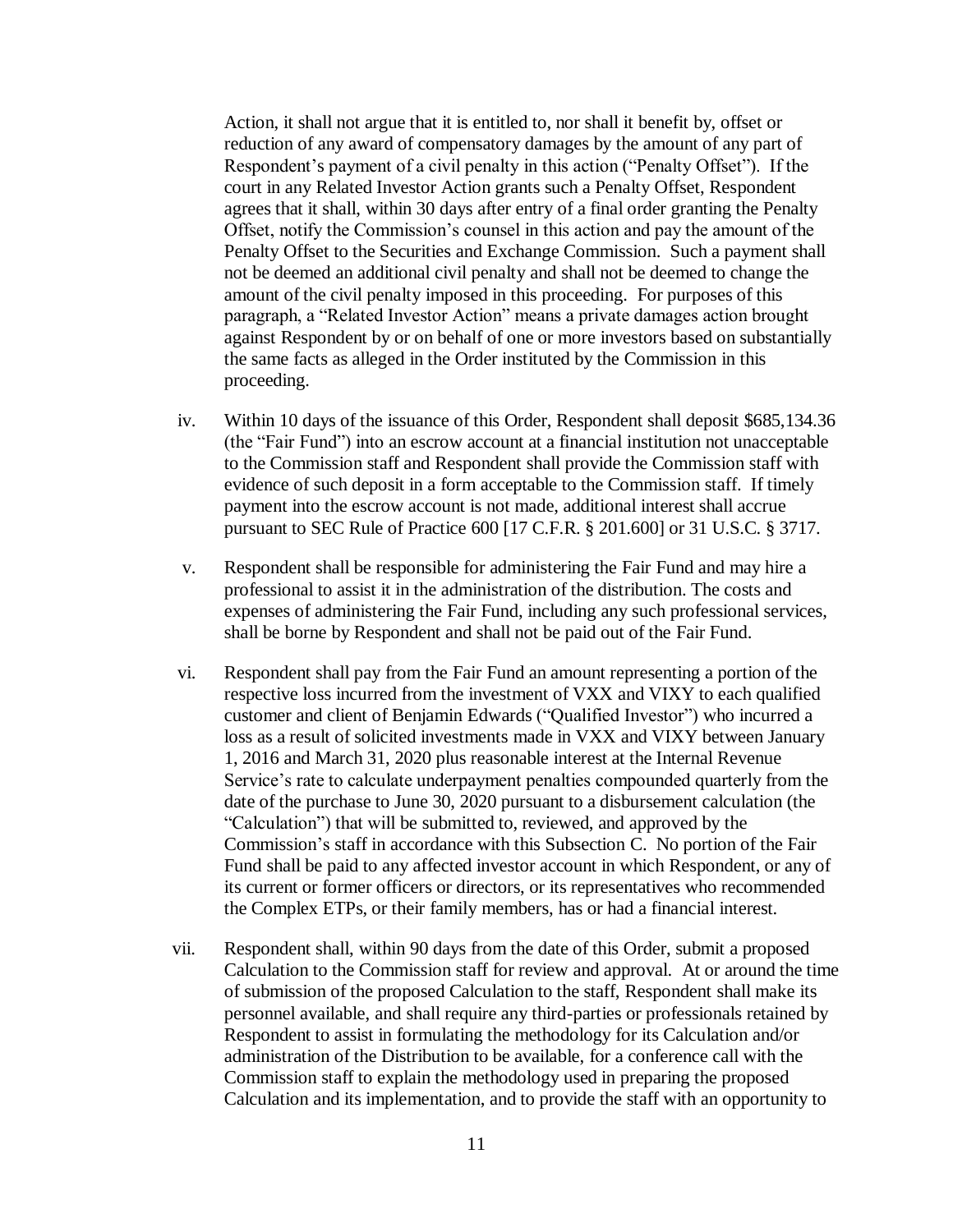ask questions. Respondent also shall provide the Commission staff such additional information and supporting documentation as the Commission staff may request for the purpose of its review. In the event one or more objections by the Commission staff to Respondent's proposed Calculation or any of its information or supporting documentation, Respondent shall submit a revised Calculation for the review and approval of the Commission staff or additional information or supporting documentation within 10 days of the date that the Commission staff notifies Respondent of the objection. The revised Calculation shall be subject to all of the provisions of this Subsection C.

- viii. After the Calculation has been approved by the Commission staff, Respondent shall submit a payment file (the "Payment File") within thirty (30) days for review and acceptance by the Commission staff demonstrating the application of the Calculation methodology to each Qualified Investor. The Payment File should identify, at a minimum, (1) the name of each Qualified Investor; (2) the exact amount of the payment to be made; (3) the amount of any *de minimis* threshold to be applied; and (4) the amount of reasonable interest paid.
- ix. Respondent shall complete the disbursement of all amounts payable to Qualified Investor accounts or, if the Qualified Investor no longer has an account with Respondent, to the Qualified Investor, within 90 days of the date that the Commission staff accepts the Payment File, unless such time period is extended as provided in Paragraph xiv of this Subsection C. Respondent shall notify the Commission staff of the dates and the amount paid in the initial distribution.
- x. After the Commission accepts the Payment File, but before disbursement, Respondent shall notify each Qualified Investor of the settlement terms of this Order by sending a copy of this Order to each Qualified Investor via mail, email, or such other method not unacceptable to the Commission staff, together with a cover letter in a form not unacceptable to the Commission staff.
- xi. If Respondent is unable to distribute or return any portion of the Fair Fund for any reason, including an inability to locate a Qualified Investor or a beneficial owner of an account or any factors beyond Respondent's control, Respondent shall transfer any such undistributed funds to the Commission for further disposition as approved by the Commission. Payment must be made in one of the following ways:
	- 1. Respondent may transmit payment electronically to the Commission, which will provide detailed ACH transfer/Fedwire instructions upon request;
	- 2. Respondent may make direct payment from a bank account via Pay.gov through the SEC website at [https://www.sec.gov/paymentoptions;](https://www.sec.gov/paymentoptions) or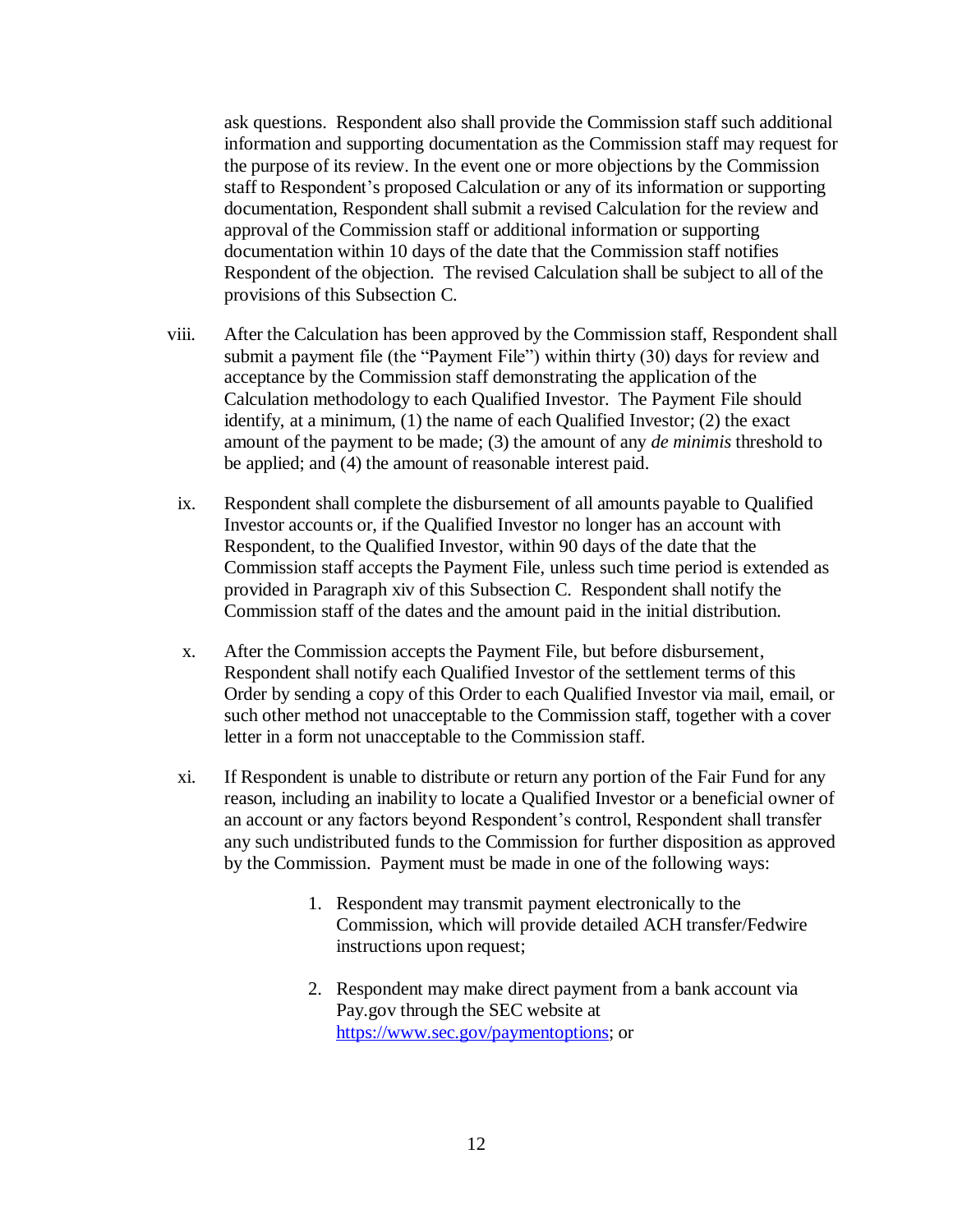3. Respondent may pay by certified check, bank cashier's check, or United States postal money order, made payable to the Securities and Exchange Commission and hand-delivered or mailed to:

> Enterprise Services Center Accounts Receivable Branch HQ Bldg., Room 181, AMZ-341 6500 South MacArthur Boulevard Oklahoma City, OK 73169

Payments by check or money order must be accompanied by a cover letter identifying Benjamin Edwards as a Respondent in these proceedings, and the file number of these proceedings; a copy of the cover letter and check or money order must be sent to Jeffrey Shank, Assistant Regional Director, Division of Enforcement, Securities and Exchange Commission, 175 W. Jackson Blvd., Ste. 1450, Chicago, IL 60604.

- xii. A Fair Fund is a Qualified Settlement Fund ("QSF") under Section 468B(g) of the Internal Revenue Code, 26 U.S.C. §§ 1.468B.1-1.468B.5. Respondent shall be responsible for any and all tax compliance responsibilities associated with the Fair Fund, including but not limited to tax obligations resulting from the Fair Fund's status as a QSF and the Foreign Account Tax Compliance Act, and may retain any professional services necessary. The costs and expenses of tax compliance, including any such professional services shall be borne by Respondent and shall not be paid out of the Fair Fund.
- xiii. Within 150 days after Respondent completes the disbursement of all amounts payable to Qualified Investors, Respondent shall return all undisbursed funds to the Commission pursuant to the instructions set forth in this Subsection C. The Respondent shall then submit to the Commission staff a final accounting and certification of the disposition of the Fair Fund for Commission approval, which final accounting and certification shall include, but not be limited to: (1) the amount paid to each payee; (2) the date of each payment; (3) the check number or other identifier of the money transferred; (4) the amount of any returned payment and the date received; (5) a description of the efforts to locate a prospective payee whose payment was returned or to whom payment was not made for any reason; (6) the total amount, if any, to be forwarded to the Commission; and (7) an affirmation that Respondent has made payments from the Fair Fund to the Qualified Investors in accordance with the Calculation approved by the Commission staff. The final accounting and certification shall be submitted under a cover letter that identifies Respondent and the file number of these proceedings to Jeffrey Shank, Assistant Regional Director, Division of Enforcement, Securities and Exchange Commission, 175 W. Jackson, Ste. 1450, Chicago, IL 60604. Respondent shall provide any and all supporting documentation for the accounting and certification to the Commission staff upon its request and shall cooperate with any additional requests by the Commission staff in connection with the accounting and certification.